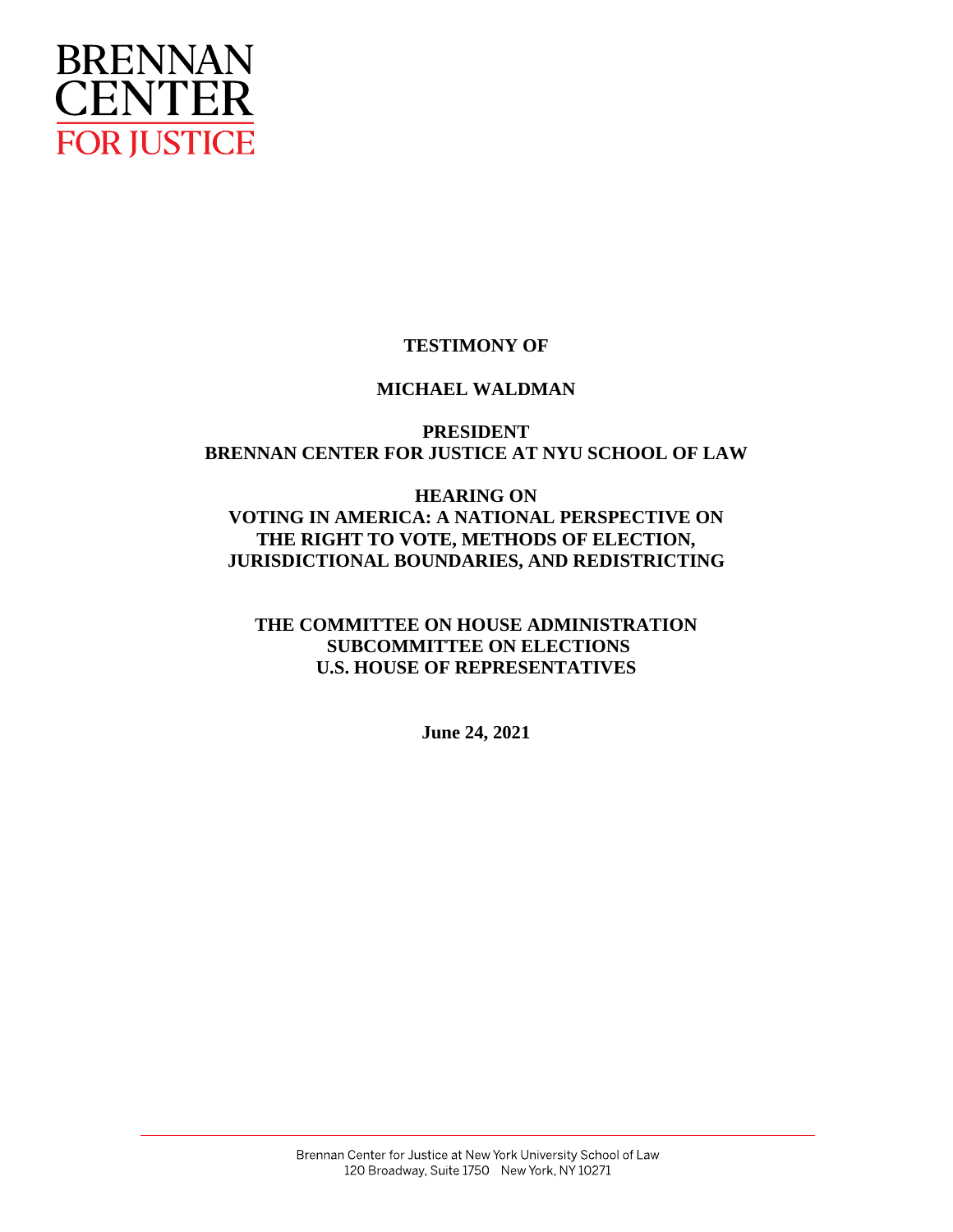Chair Butterfield, Ranking Member Steil, and members of the Subcommittee:

Thank you for the opportunity to testify in support of strengthening the Voting Rights Act ("VRA").<sup>[1](#page-1-0)</sup> The Act was perhaps the most effective civil rights law in our nation's history. It should be modernized and restored to full strength. To that end, the Brennan Center strongly supports the John Lewis Voting Rights Advancement Act ("VRAA").

The House considers this measure at a time of crisis for our democracy. Legislatures across the country are moving to enact curbs on voting, proposed laws that uncannily target people of color. The VRAA would restore the strength of the Voting Rights Act. It would modernize its coverage formula and do so in a way reflecting the Supreme Court's strictures. Once again, any future legislatures that seek to enact racially discriminatory voting rules would find their actions subject to the strictest of legal scrutiny. The VRAA works in tandem with H.R.1, the For the People Act, which would set national standards and preempt existing discriminatory state laws. The VRAA is vital to restoring the promise of equality in representation in our democracy.

## **I. VOTER SUPPRESSION SINCE** *SHELBY COUNTY*

The Voting Rights Act was widely considered the most effective civil rights legislation in our nation's history.[2](#page-1-1) It ended Jim Crow era voting practices and blocked new discriminatory voting measures. For nearly five decades, the law's central feature was the Section 5 preclearance provision, which required states with a history of discriminatory voting practices to obtain advance approval from the federal government for changes to voting rules. Between 1998 and 2013, Section 5 blocked 86 discriminatory changes, including 13 in the 18 months before *Shelby County*. [3](#page-1-2) It prompted jurisdictions to withdraw hundreds of potential discriminatory changes, and it dissuaded them from offering even more such changes in the first place.<sup>[4](#page-1-3)</sup> As recently as 2006, Congress reauthorized the VRA with overwhelming bipartisan support.<sup>[5](#page-1-4)</sup> President George W. Bush proudly signed it into law.<sup>[6](#page-1-5)</sup>

<span id="page-1-0"></span><sup>&</sup>lt;sup>1</sup> The Brennan Center for Justice at NYU School of Law is a nonpartisan law and policy institute that works to strengthen the systems of democracy and justice so they work for all Americans. Michael Waldman, president of the Center since 2005, is the author of *The Fight to Vote* (Simon & Schuster: 2016). Brennan Center experts and staff contributed to the preparation of this written testimony. Special thanks to Alan Beard, Andrew Garber, Maya Efrati, and Sam Linn. This testimony does not purport to convey the views, if any, of NYU School of Law.

<span id="page-1-1"></span><sup>&</sup>lt;sup>2</sup> *The Effect of the Voting Rights Act*, U.S. Department of Justice (June 19, 2009), https://www.justice.gov/crt/introduction-federal-voting-rights-laws-0.

<span id="page-1-2"></span><sup>&</sup>lt;sup>3</sup> Wendy Weiser & Alicia Bannon, *An Election Agenda for Candidates, Activists, and Legislators*, Brennan Center for Justice (2018),

[https://www.brennancenter.org/sites/default/files/publications/Brennan%20Center%20Solutions%202018.%20Democracy%20A](https://www.brennancenter.org/sites/default/files/publications/Brennan%20Center%20Solutions%202018.%20Democracy%20Agenda.pdf) [genda.pdf;](https://www.brennancenter.org/sites/default/files/publications/Brennan%20Center%20Solutions%202018.%20Democracy%20Agenda.pdf) Tomas Lopez, *'Shelby County': One Year Later*, Brennan Center for Justice, June 24, 2014,

[https://www.brennancenter.org/our-work/research-reports/shelby-county-one-year-later.](https://www.brennancenter.org/our-work/research-reports/shelby-county-one-year-later)

<span id="page-1-3"></span><sup>4</sup> Tomas Lopez, *'Shelby County': One Year Later*, Brennan Center for Justice (June 24, 2014),

[https://www.brennancenter.org/our-work/research-reports/shelby-county-one-year-later.](https://www.brennancenter.org/our-work/research-reports/shelby-county-one-year-later)

<span id="page-1-4"></span> $\frac{5}{3}$  The vote was unanimous in the Senate and 390–33 in the House. See U.S. Senate, "H.R.9 Vote Summary," July 20, 2006, [https://www.senate.gov/legislative/LIS/roll\\_call\\_lists/roll\\_call\\_vote\\_cfm.cfm?congress=109&session=2&vote=00212;](https://www.senate.gov/legislative/LIS/roll_call_lists/roll_call_vote_cfm.cfm?congress=109&session=2&vote=00212) U.S.<br>House of Representatives, "Final Vote Results for Roll Call 374," July 13, 2006, http://clerk.house.gov/

<span id="page-1-5"></span><sup>&</sup>lt;sup>6</sup> White House, Press Release, Fact Sheet: Voting Rights Act Reauthorization and Amendments Act of 2006 (July 27, 2006), [https://georgewbush-whitehouse.archives.gov/news/releases/2006/07/20060727-1.html.](https://georgewbush-whitehouse.archives.gov/news/releases/2006/07/20060727-1.html)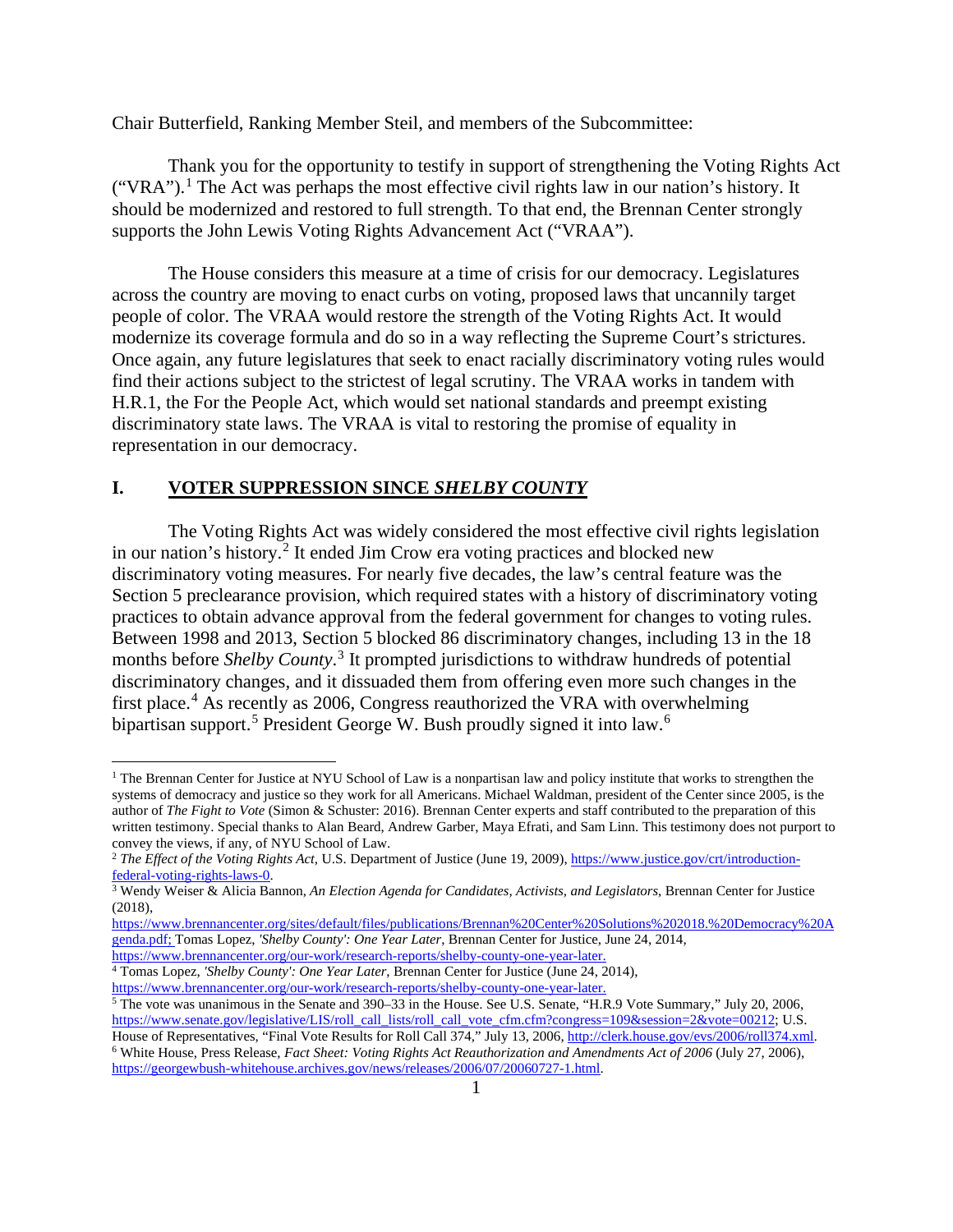In 2013, in *Shelby County v. Holder*, the U.S. Supreme Court gutted this crucial piece of the Voting Rights Act*.* [7](#page-2-0) Chief Justice Roberts argued that times had changed, and that the coverage formula in Section 4 was thus out-of-date. In doing so, the Court removed a key tool, passed by Congress under its authority, to protect voters. In dissent, Justice Ginsburg famously responded, "throwing out preclearance when it has worked and is continuing to work to stop discriminatory changes is like throwing away your umbrella in a rainstorm because you are not getting wet." What we have seen since is a relentless storm, bearing down on communities of color and the most vulnerable.

## **EIGHT YEARS OF IMPACT**

*Shelby County* loosed a flood of discriminatory voting rules, contributing to a now nearly decade-long trend in the states of restrictive laws, which the Brennan Center has documented extensively.<sup>[8](#page-2-1)</sup> (I attach Appendix B as prior testimony the Brennan Center submitted to Congress on this topic. A compendium of our documentation can be found in Appendix A).

## **Voter Purges**

Improper purges disenfranchise legitimate voters and cause confusion at the polls. States can take steps to clean up voter rolls, but abusive purges can remove duly registered citizens, often without their knowledge. Alarmingly, purges have surged in states once subject to federal oversight under the VRA. $9$  States once covered by Section 5 saw purges at a 40 percent higher rate than the rest of the country.[10](#page-2-3) This disparity continued over several election cycles, suggesting something much more troubling than mere cleanup of voter lists. All told, more than 17 million voters were removed from the rolls nationwide between 2016 and 2018 alone.<sup>[11](#page-2-4)</sup> (I attach a copy of this analysis in Appendix C.)

#### **Polling Place Closures**

Polling place closures in jurisdictions previously covered by Section 5 of the VRA often jurisdictions with high minority populations — have become another major barrier to access. A study by the Leadership Conference on Civil and Human Rights uncovered nearly 1,700 polling place closures in jurisdictions formerly covered by Section 5, despite a

<span id="page-2-1"></span><sup>8</sup> *See, e.g.*, Wendy Weiser and Max Feldman, *The State of Voting 2018*, Brennan Center for Justice (2018), [https://www.brennancenter.org/our-work/research-reports/state-voting-2018;](https://www.brennancenter.org/our-work/research-reports/state-voting-2018) Brennan Center for Justice, *New Voting Restrictions in America*, (Nov. 19, 2019)[, https://www.brennancenter.org/new-voting-restrictions-america;](https://www.brennancenter.org/new-voting-restrictions-america) *Voting Laws Roundup: May 2021*, Brennan Center for Justice (May 26, 2021)[, https://www.brennancenter.org/our-work/research-reports/voting-laws-roundup-may-](https://www.brennancenter.org/our-work/research-reports/voting-laws-roundup-may-2021)[2021;](https://www.brennancenter.org/our-work/research-reports/voting-laws-roundup-may-2021) Wendy Weiser and Lawrence Norden, *Voting Law Changes in 2012*, Brennan Center for Justice (2011), [http://www.brennancenter.org/publication/voting-law-changes-2012.](http://www.brennancenter.org/publication/voting-law-changes-2012)

<span id="page-2-0"></span><sup>7</sup> *Shelby County v. Holder*, 570 U.S. 529 (2013).

<span id="page-2-2"></span><sup>9</sup> Jonathan Brater et al., *Purges: A Growing Threat to the Right to Vote,* Brennan Center for Justice (July 20, 2018), 3–5, [https://www.brennancenter.org/publication/purges-growing-threat-right-vote.](https://www.brennancenter.org/publication/purges-growing-threat-right-vote)

<span id="page-2-3"></span><sup>&</sup>lt;sup>10</sup> Kevin Morris, *Purge Rates Remain High*, Brennan Center (Aug. 21, 2019)[, https://www.brennancenter.org/our-work/analysis](https://www.brennancenter.org/our-work/analysis-opinion/voter-purge-rates-remain-high-analysis-finds)[opinion/voter-purge-rates-remain-high-analysis-finds.](https://www.brennancenter.org/our-work/analysis-opinion/voter-purge-rates-remain-high-analysis-finds)

<span id="page-2-4"></span> $^{11}$  *Id.*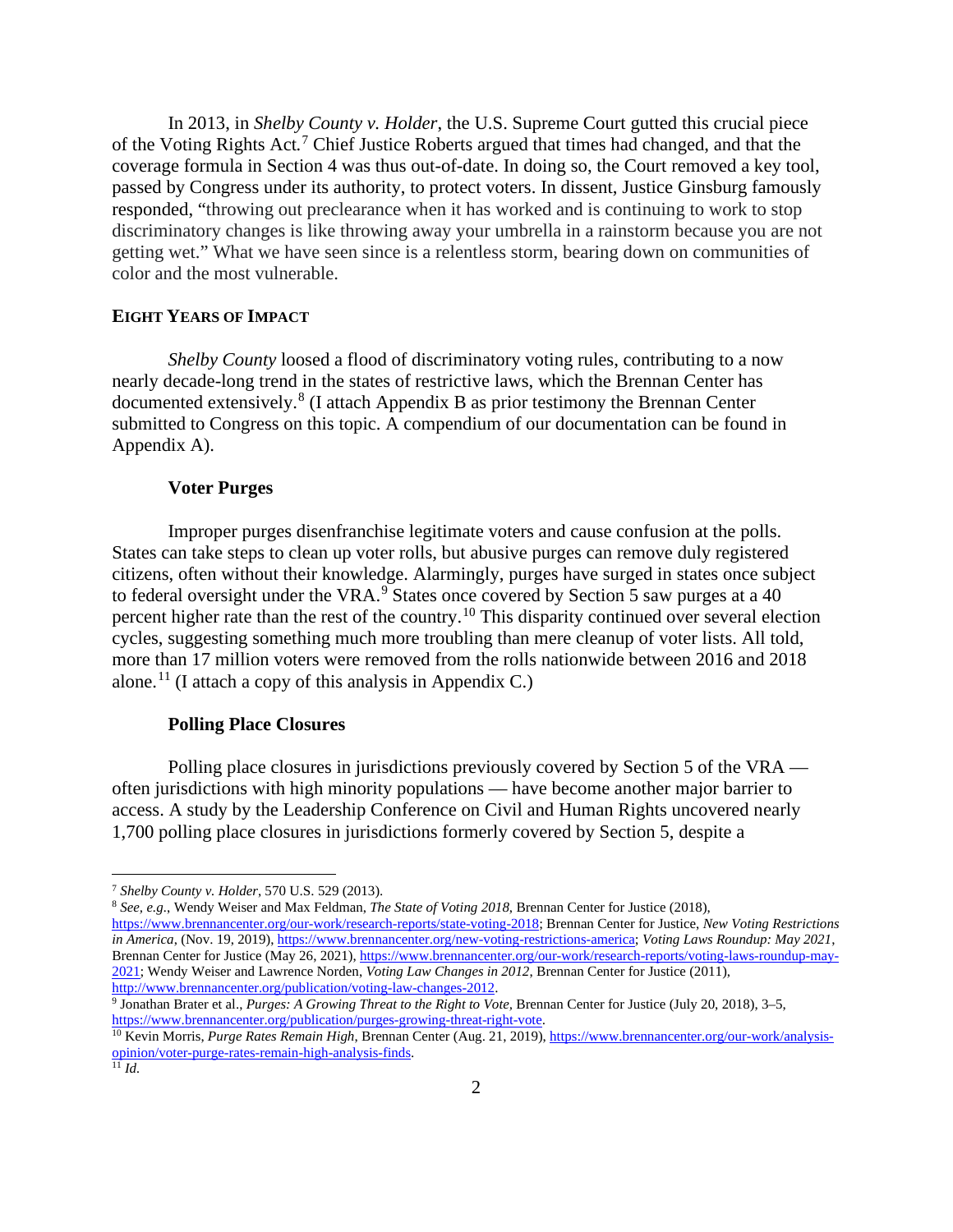significant rise in voter turnout during the same period.<sup>[12](#page-3-0)</sup> Polling place closures often disproportionately harm voters of color. During the 2020 presidential primary election in Wisconsin, for example, Milwaukee closed all but five of its 182 polling places. A peerreviewed academic journal article by the Brennan Center's Kevin Morris and Peter Miller found that this closure depressed turnout by more than 8 percentage points overall — and by about 10 percentage points among Black voters.<sup>[13](#page-3-1)</sup>

#### **Strict Voter ID Laws**

Since *Shelby County*, several states have enacted new strict voter ID laws that target voters of color.[14](#page-3-2) In 2013, at least six states—Alabama, Mississippi, North Carolina, North Dakota, Virginia, and Texas—implemented or began to enforce strict photo ID laws, most of which had previously been blocked by the Department of Justice due to their discriminatory impact. Federal courts in at least four states have found that strict voter ID laws were racially discriminatory, including the Texas and North Carolina laws. The Fourth Circuit Court of Appeals famously said that North Carolina's law disenfranchised Black voters "with almost surgical precision."<sup>[15](#page-3-3)</sup>

#### **Curbs on Voter Registration**

Since *Shelby County*, some states have imposed new restrictions on the voter registration process that take aim at organizing efforts to boost participation by voters of color and low-income voters. For example, in 2017, Georgia enacted an "exact match" law mandating that voters' names on registration records must perfectly match their names on approved forms of identification.<sup>[16](#page-3-4)</sup> A Brennan Center analysis of the policy found that, in the months leading up to the 2018 election, roughly 70 percent of Georgia voters whose registrations were blocked by the policy were people of color.<sup>[17](#page-3-5)</sup> Similarly, in 2018, Tennessee responded to a major get-out-the-vote effort by enacting a law inflicting civil penalties on groups that employed paid canvassers if they submitted incomplete or inaccurate voter registration forms.[18](#page-3-6)

<span id="page-3-0"></span><sup>&</sup>lt;sup>12</sup> *Democracy Diverted: Polling Place Closures and the Right to Vote*, The Leadership Conference Education Fund (Sept. 2019), 10, http://civilrightsdocs.info/pdf/reports/Democracy-Diverted.pdf.

<span id="page-3-1"></span><sup>&</sup>lt;sup>13</sup> Kevin Morris & Peter Miller, *Voting in a Pandemic: COVID-19 and Primary Turnout in Milwaukee, Wisconsin*, Urb. Aff. Rev., (Apr. 13, 2021)[, https://journals.sagepub.com/doi/full/10.1177/10780874211005016;](https://journals.sagepub.com/doi/full/10.1177/10780874211005016) Kevin Morris, *Did Consolidating Polling Places in Milwaukee Depress Turnout?*, Brennan Center for Justice (June 24, 2020), https://www.brennancenter.org/our-work/research-reports/did-consolidating-polling-places-milwaukee-depress-turnout.

<span id="page-3-2"></span><sup>&</sup>lt;sup>14</sup> See, e.g., *Election 2016: Restrictive Voting Laws by the Numbers*, Brennan Center for Justice (Sept. 28, 2016), [https://www.brennancenter.org/our-work/research-reports/election-2016-restrictive-voting-laws-](https://www.brennancenter.org/our-work/research-reports/election-2016-restrictive-voting-laws-numbers#legalchallengestorestrictivephotoidlaws)

<span id="page-3-3"></span><sup>&</sup>lt;sup>15</sup> *N.C. State Conf. NAACP v. McCrory*, 831 F.3d 204, 214 (4th Cir. 2016).

<span id="page-3-4"></span><sup>16</sup> Jonathan Brater & Rebecca Ayala, *What's the Matter with Georgia?*, Brennan Center for Justice (Oct. 12, 2018), [https://www.brennancenter.org/blog/whats-matter-georgia.](https://www.brennancenter.org/blog/whats-matter-georgia) 17 *Id.*

<span id="page-3-6"></span><span id="page-3-5"></span><sup>18</sup> Theodore R. Johnson & Max Feldman, *The New Voter Suppression*, Brennan Center for Justice (January 16, 2020), [https://www.brennancenter.org/our-work/research-reports/new-voter-suppression;](https://www.brennancenter.org/our-work/research-reports/new-voter-suppression) Amy Gardner, *How a Large-Scale Effort to Register Black Voters Led to a Crackdown in Tennessee*, Washington Post (May 24, 2019), [https://www.washingtonpost.com/politics/how-a-large-scale-effort-to-register-black-voters-led-to-a-crackdown-in-](https://www.washingtonpost.com/politics/how-a-large-scale-effort-to-register-black-voters-led-to-a-crackdown-in-tennessee/2019/05/24/9f6cee1e-7284-11e9-8be0-ca575670e91c_story.html)

[tennessee/2019/05/24/9f6cee1e-7284-11e9-8be0-ca575670e91c\\_story.html.](https://www.washingtonpost.com/politics/how-a-large-scale-effort-to-register-black-voters-led-to-a-crackdown-in-tennessee/2019/05/24/9f6cee1e-7284-11e9-8be0-ca575670e91c_story.html)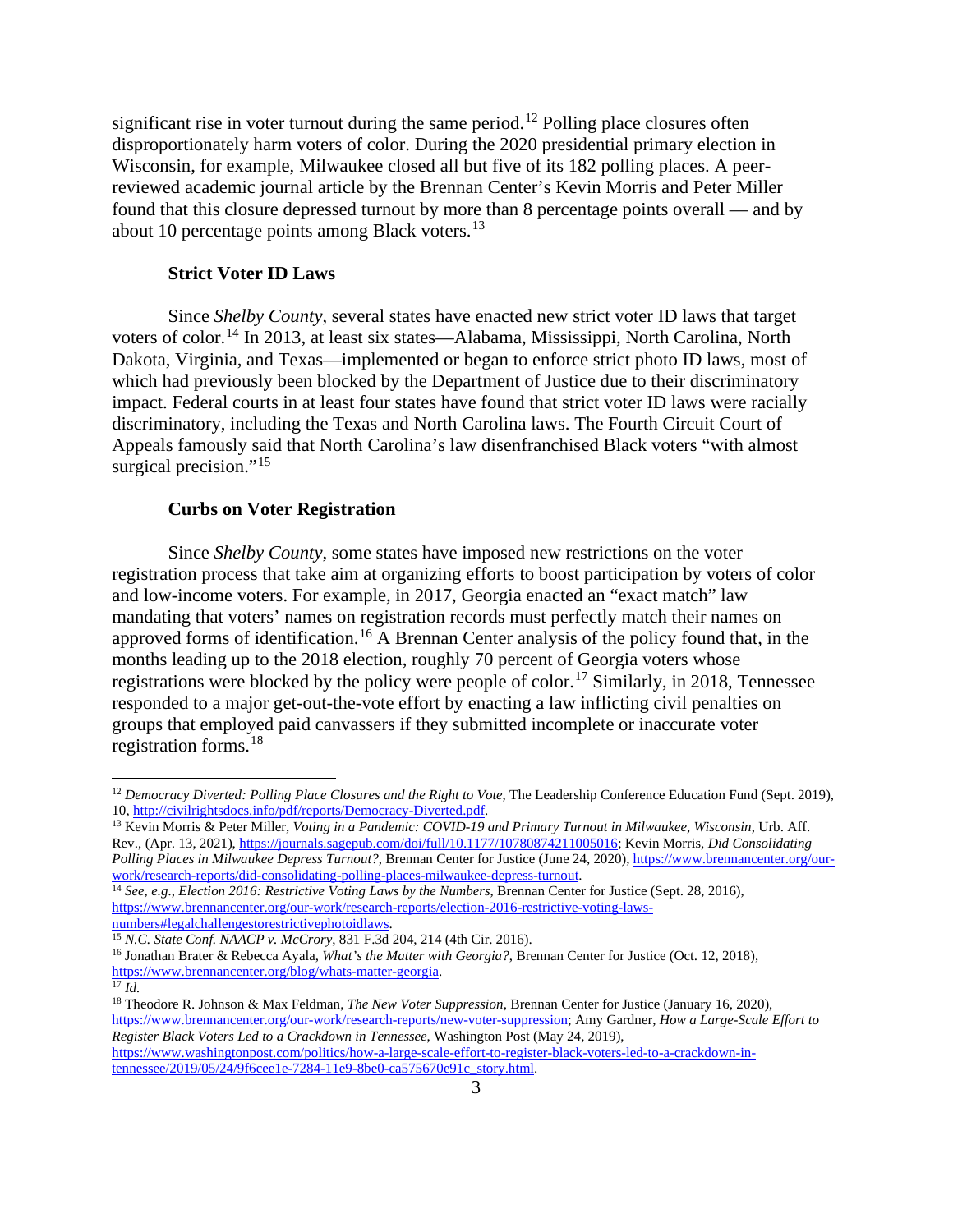### **Cutbacks to Early Voting**

Multiple states have also reduced early voting days or sites used disproportionately by voters of color. In Ohio and Florida, for example, legislatures eliminated early voting on the Sundays leading up to Election Day after African American and Latino voters conducted successful "souls to the polls" voter turnout drives on those days.<sup>[19](#page-4-0)</sup> Federal courts have struck down early voting cutbacks in North Carolina, Florida, and Wisconsin because they were intentionally discriminatory.[20](#page-4-1) Similar efforts continue today.

### **TODAY'S VOTER SUPPRESSION WAVE**

Today, controversy rages across the country as state legislators move to enact restrictive voting laws, the most significant such effort since the Jim Crow era. Make no mistake: if the Voting Rights Act were at full strength, it would have blocked or blunted much of this push for voter suppression laws. As restored by the VRAA, a strong law would apply to future abusive voting law changes. In states with a significant history of discrimination in voting, new changes in vote by mail, early voting, and voter registration, among others, could not take effect without being precleared by the Justice Department or a federal court in Washington, D.C. This extra layer of scrutiny would make a huge difference to protect citizens' right to vote.

As of May 14, 2021, lawmakers had introduced more than 389 bills in 48 states to curb the vote.<sup>[21](#page-4-2)</sup> This is more than four times the number of restrictive bills introduced just two years before.<sup>[22](#page-4-3)</sup> Crucially, these are not backbenchers tossing a bill in the hopper in the hope of getting a good day on Twitter. Already, at least 17 states have enacted new laws with provisions that restrict access to voting.

As in previous eras, these laws and proposals purport to be racially neutral. In fact, often they precisely target voters of color.

• Georgia's recent law made it harder to vote by mail. For years, Georgia voters cast ballots in this way without controversy. (Indeed, Republican legislators took the lead in enacting no-excuse absentee balloting sixteen years ago.) More recently, however, Black voters began to use vote by mail in greater numbers. (Democrats overall in 2020 used

<span id="page-4-0"></span><sup>19</sup> *See* David G. Savage, "Federal Judge Orders Ohio to Keep Its Early Balloting in Place," *Los Angeles Times*, August 31, 2012, [https://www.latimes.com/politics/la-xpm-2012-aug-31-la-pn-ohio-early-voting-judge-20120831-story.html;](https://www.latimes.com/politics/la-xpm-2012-aug-31-la-pn-ohio-early-voting-judge-20120831-story.html) Michael C. Herron & Daniel A. Smith, "Souls to the Polls: Early Voting in Florida in the Shadow of House Bill 1355," 11 *Election Law Journal* 331,

<span id="page-4-1"></span><sup>&</sup>lt;sup>20</sup> N.C. State Conf. of NAACP v. McCrory, 831 F.3d 204, 219 (4<sup>th</sup> Cir. 2016); *One Wisconsin Inst., Inc. v. Thomsen*, 198 F. Supp. 3d 896, 925 (W.D. Wis. 2016); *Federal Court Blocks Discriminatory Early Voting Changes in Florida,* Brennan Center for Justice (Aug. 21, 2012)[, https://www.brennancenter.org/our-work/analysis-opinion/federal-court-blocks-discriminatory-early](https://www.brennancenter.org/our-work/analysis-opinion/federal-court-blocks-discriminatory-early-voting-changes-florida)[voting-changes-florida.](https://www.brennancenter.org/our-work/analysis-opinion/federal-court-blocks-discriminatory-early-voting-changes-florida)

<span id="page-4-2"></span><sup>21</sup> *Voting Laws Roundup: May 2021*, Brennan Center for Justice (May 28, 2021)[, https://www.brennancenter.org/our](https://www.brennancenter.org/our-work/research-reports/voting-laws-roundup-march-2021)work/research-reports/voting-laws-roundup-march-2021.<br><sup>22</sup> *Voting Laws Roundup 2019*, Brennan Center for Justice (July 10, 2019), <u>https://www.brennancenter.org/our-work/research-</u>

<span id="page-4-3"></span>[reports/voting-laws-roundup-2019.](https://www.brennancenter.org/our-work/research-reports/voting-laws-roundup-2019)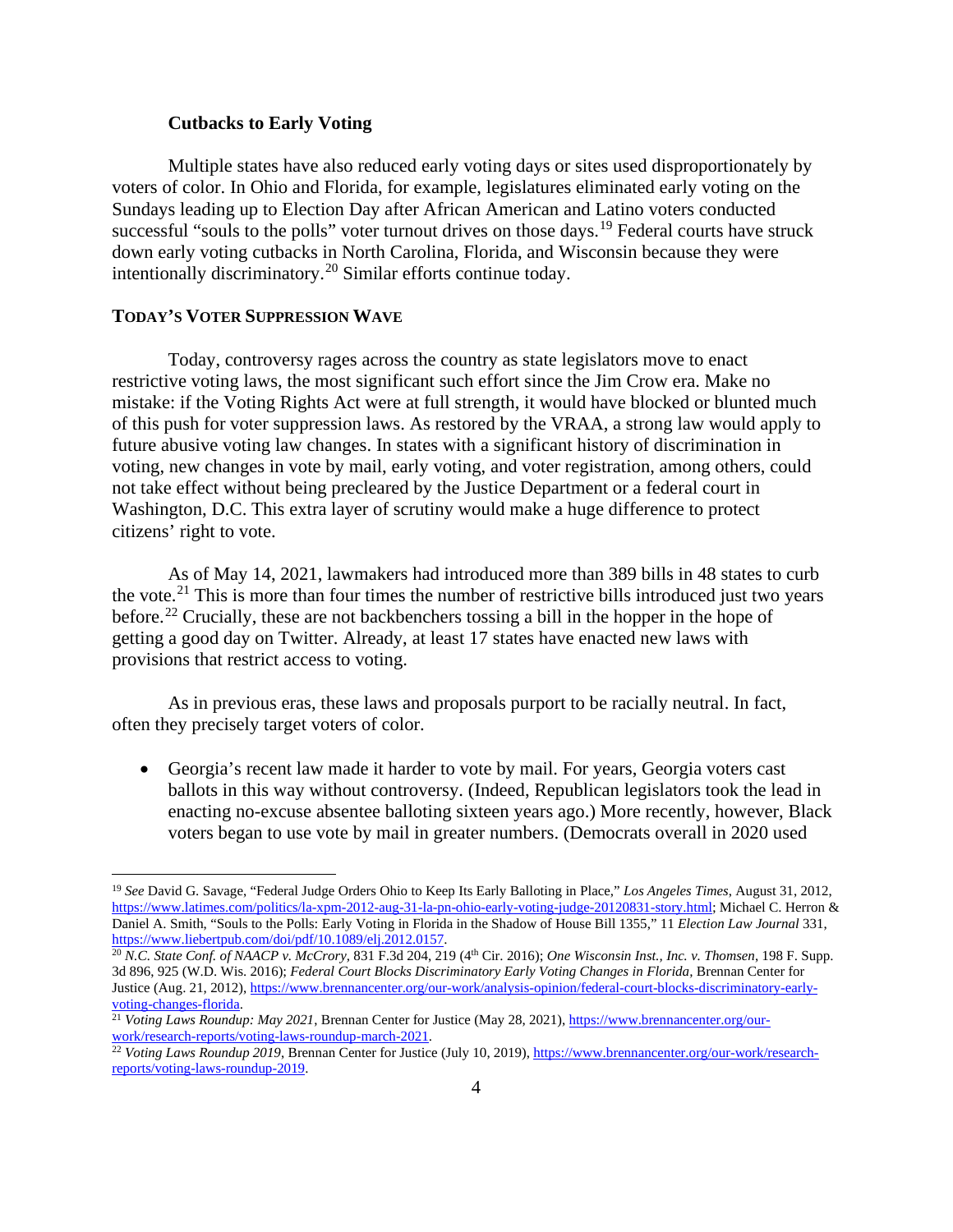vote by mail at a markedly higher rate than before. Republicans were more likely to choose to vote on Election Day.<sup>[23](#page-5-0)</sup>) Now the legislature has enacted a measure to curb voting by mail. Its original proposal, which was changed only days before a final vote, would actually have effectively ended vote by mail for those under  $65.^{24}$  $65.^{24}$  $65.^{24}$ 

- Georgia's newly enacted law also prohibits voters from casting a ballot at the wrong precinct unless it is after 5:00PM, thus barring out-of-precinct voting for most of Election Day.<sup>[25](#page-5-2)</sup> A Brennan Center analysis of the legislation found that Black voters live in neighborhoods with much higher rates of in-county moves and thus are more likely to be hit especially hard by this new rule.<sup>[26](#page-5-3)</sup>
- Other current proposals would make it less likely that voters of color can have their ballots counted — including signature matching requirements, vote-by-mail ID mandates, and postage costs.<sup>[27](#page-5-4)</sup> Several studies have found that absentee ballots cast by voters of color have in recent years been rejected at much higher rates than those cast by their white counterparts.<sup>[28](#page-5-5)</sup> A study published in the *Election Law Journal* found that in Florida, in both the 2018 and 2016 federal elections, absentee ballots returned by African American and Latino voters were twice as likely to be rejected as those cast by white voters.<sup>[29](#page-5-6)</sup> Studies regarding Florida's 2020 presidential primary,<sup>[30](#page-5-7)</sup> Georgia's 2020 primaries,<sup>[31](#page-5-8)</sup> and North Carolina's 2020 primaries have resulted in similar findings.<sup>[32](#page-5-9)</sup>
- In Texas, the legislature was minutes away from enacting new voting rules when Democratic lawmakers walked out and denied a quorum. Governor Greg Abbott has promised to call a special session of the legislature to complete its task.<sup> $33$ </sup> As the

<span id="page-5-8"></span>[https://www.aclufl.org/en/publications/vote-mail-ballots-cast-florida.](https://www.aclufl.org/en/publications/vote-mail-ballots-cast-florida)<br><sup>31</sup> Kevin Morris, *Digging Into the Georgia Primary*, Brennan Center for Justice (Sept. 10, 2020), https://www.brennancenter.org/our-work/research-rep

<span id="page-5-9"></span>32 Sam Levine, "Black Voters' Mail-In Ballots Being Rejected at Higher Rate," *The Guardian* (Oct. 17, 2020), https://www.theguardian.com/us-news/2020/oct/17/black-voters-mail-in-ballots-rejected-higher-rate-north-carolina

<span id="page-5-0"></span><sup>23</sup> Charles Stewart III, *How We Voted in 2020: A First Look at the Survey of the Performance of American Elections*. *Version 0.1*, 3-4 MIT Election Data + Science Lab (Dec. 15, 2020)[, http://electionlab.mit.edu/sites/default/files/2020-12/How-we-voted-in-](http://electionlab.mit.edu/sites/default/files/2020-12/How-we-voted-in-2020-v01.pdf)[2020-v01.pdf.](http://electionlab.mit.edu/sites/default/files/2020-12/How-we-voted-in-2020-v01.pdf)

<span id="page-5-1"></span><sup>&</sup>lt;sup>24</sup> Mark Niesse, "Georgia voting limits bill may preserve Sunday and no-excuse absentee voting," *Atlanta Journal-Constitution*, March 18, 2021, [https://www.ajc.com/politics/georgia-voting-limits-bill-may-preserve-sunday-and-no-excuse-](https://www.ajc.com/politics/georgia-voting-limits-bill-may-preserve-sunday-and-no-excuse-absentee/YZF24BYJG5C73KXKARJ6RMFHUY/)

<span id="page-5-3"></span><span id="page-5-2"></span> $\frac{25}{25}$  Ga. Code Ann. § 21-2-418(a) (2021); see also Ga. S.B. 202 § 34 (2021).<br><sup>26</sup> Kevin Morris, *Georgia's Attempt to Limit out-of-Precinct Voting Will Hurt Black Neighborhoods*, Brennan Center for Justice (Mar. 16, 2021)[, https://www.brennancenter.org/our-work/research-reports/georgias-attempt-limit-out-precinct-voting-will-hurt](https://www.brennancenter.org/our-work/research-reports/georgias-attempt-limit-out-precinct-voting-will-hurt-black-neighborhoods)[black-neighborhoods.](https://www.brennancenter.org/our-work/research-reports/georgias-attempt-limit-out-precinct-voting-will-hurt-black-neighborhoods)

<span id="page-5-4"></span><sup>27</sup> *Voting Laws Roundup: March 2021*, Brennan Center for Justice (April 1, 2021), [https://www.brennancenter.org/our](https://www.brennancenter.org/our-work/research-reports/voting-laws-roundup-march-2021#rbe)[work/research-reports/voting-laws-roundup-march-2021#rbe.](https://www.brennancenter.org/our-work/research-reports/voting-laws-roundup-march-2021#rbe) 28 *See, e.g.*, Sophie Chou & Tyler Dukes, *In North Carolina, Black Voters' Mail-In Ballots Much More Likely to Be Rejected* 

<span id="page-5-5"></span>*Than Those From Any Other Race*, ProPublica (Sept. 23, 2020), [https://www.propublica.org/article/in-north-carolina-black](https://www.propublica.org/article/in-north-carolina-black-voters-mail-in-ballots-much-more-likely-to-be-rejected-than-those-from-any-other-race)[voters-mail-in-ballots-much-more-likely-to-be-rejected-than-those-from-any-other-race.](https://www.propublica.org/article/in-north-carolina-black-voters-mail-in-ballots-much-more-likely-to-be-rejected-than-those-from-any-other-race)

<span id="page-5-6"></span><sup>&</sup>lt;sup>29</sup> Anna Baringer et al., Voting by Mail and Ballot Rejection: Lessons from Florida for Elections in the Age of the Coronavirus, *Election Law Journal: Rules, Politics, and Policy*, Vol. 19, No. 3 (Sept. 17, 2020),

<span id="page-5-7"></span><sup>&</sup>lt;sup>30</sup> Daniel A. Smith, *Vote-By-Mail Ballots Cast in Florida*, ACLU of Florida (Sept. 19, 2018),

<span id="page-5-10"></span><sup>&</sup>lt;sup>33</sup> Amanda Ruis, "Special session expected after Texas House Democrat walkout over SB 7," Fox 7 Austin, May 31, 2021, [https://www.fox7austin.com/news/special-session-expected-after-texas-house-democrat-walkout-over-sb-7.](https://www.fox7austin.com/news/special-session-expected-after-texas-house-democrat-walkout-over-sb-7)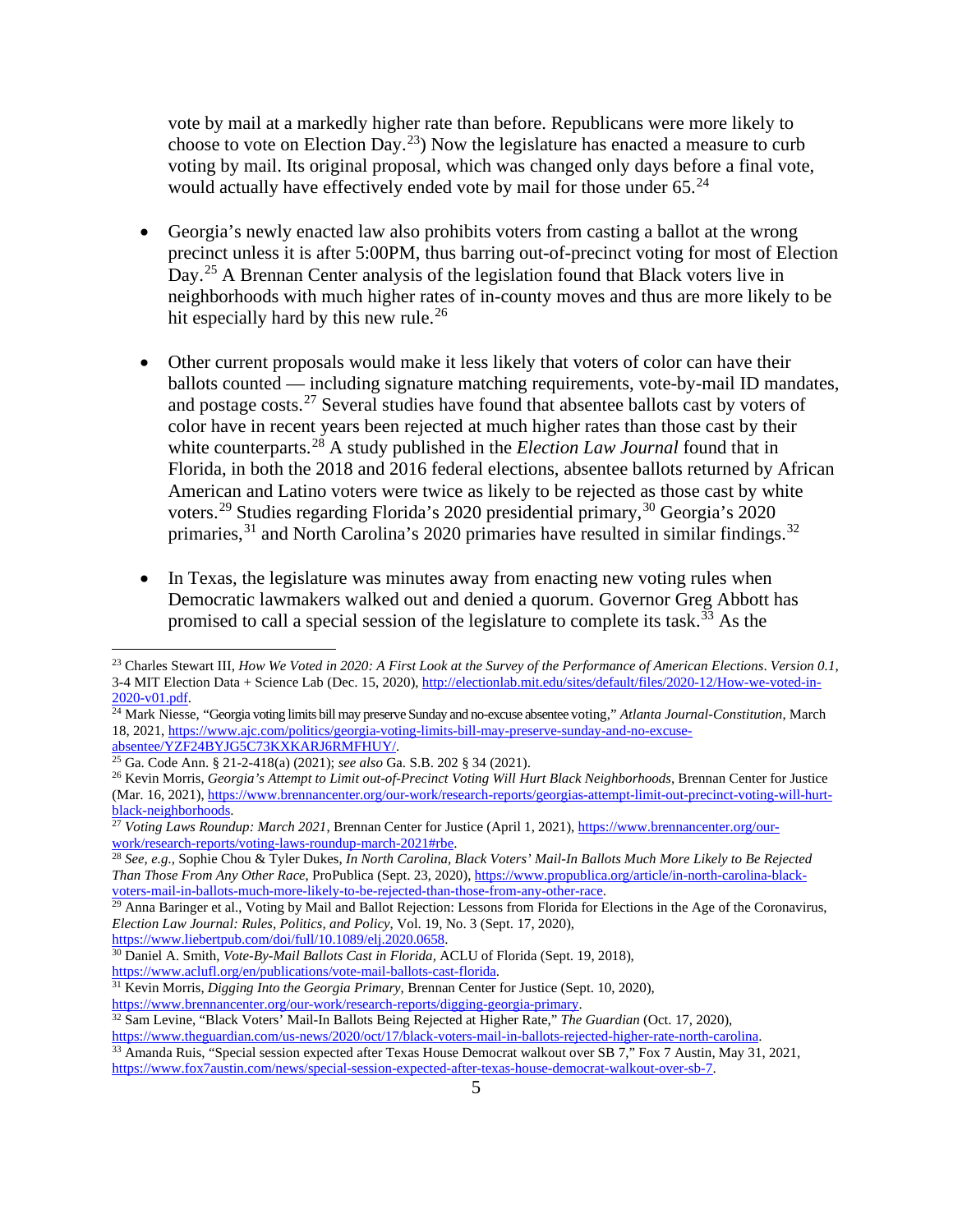*Washington Post* aptly summarized, the "measure would have made it harder to vote by mail, empowered partisan poll watchers and imposed stiff penalties on election administrators."[34](#page-6-0) It would also prohibit drive-up voting and other steps used heavily by Black and Latino voters in 2020.<sup>[35](#page-6-1)</sup>

In Arizona, the Governor recently signed a law that makes it harder for voters to vote by mail. Any voter who did not cast an early voting ballot in two consecutive election cycles will be removed from the permanent early voting list.<sup>[36](#page-6-2)</sup> The Arizona House has also advanced a bill that would require county recorders to refer voters who return a mail ballot with a mismatched signature to prosecutors. This would turn common, harmless mistakes into potential crimes.<sup>[37](#page-6-3)</sup> These policies would be subject to preclearance under Section 5 but for the Court's ruling in *Shelby County*.

### **II. BEHIND THE BIG LIE**

Why are these laws being pushed? Proponents claim they are needed to thwart "voter fraud" and preserve "election integrity." These arguments are animated by the Big Lie — the notion that the 2020 election was stolen, riddled with fraud. Such assertions animated the push for discriminatory voting laws well before Donald Trump's most outlandish claims.

The animus behind these fraud claims becomes clearer when we realize these assertions are, simply, *false.* They are a conspiracy theory, often one with barely disguised racial subtext. Such theories cannot be allowed to guide policy, let alone justify laws that would make it harder for our fellow Americans to vote.

Voter fraud in the United States is vanishingly rare. You are more likely to be struck by lightning than to commit in-person voter impersonation, for example.<sup>[38](#page-6-4)</sup> A comprehensive analysis from the *Washington Post* found only 31 credible instances of voter fraud between 2000 and 2014 — out of one billion ballots cast.<sup>[39](#page-6-5)</sup>

These conspiracy theories have been debunked repeatedly. In 2016, Donald Trump insisted, "I won the popular vote if you deduct the millions of people who voted illegally," and

<span id="page-6-0"></span><sup>34</sup> Elise Viebeck, "Here's where GOP lawmakers have passed new voting restrictions around the country," *Washington Post*, June 2, 2021[, https://www.washingtonpost.com/politics/2021/06/02/state-voting-restrictions/#texas-1](https://www.washingtonpost.com/politics/2021/06/02/state-voting-restrictions/#texas-1)

<span id="page-6-1"></span><sup>35</sup> *Id.*

<span id="page-6-2"></span><sup>36</sup> *Arizona Governor Signs Bill Restricting Mail Voting*, Brennan Center for Justice (May 11, 2021),

<span id="page-6-3"></span>[https://www.brennancenter.org/our-work/analysis-opinion/brennan-center-statement-arizona-governor-signs-bill-restricting-mail.](https://www.brennancenter.org/our-work/analysis-opinion/brennan-center-statement-arizona-governor-signs-bill-restricting-mail)<br><sup>37</sup> Marian K. Schneider, Arizona Bill Would Refer Mismatched Mail Ballot Signatures to Prosecu (May 28, 2021)[, https://www.brennancenter.org/our-work/analysis-opinion/arizona-bill-would-refer-mismatched-mail-ballot](https://www.brennancenter.org/our-work/analysis-opinion/arizona-bill-would-refer-mismatched-mail-ballot-signatures-prosecutors)[signatures-prosecutors.](https://www.brennancenter.org/our-work/analysis-opinion/arizona-bill-would-refer-mismatched-mail-ballot-signatures-prosecutors)<br><sup>38</sup> Brennan Center for Justice, *The Myth of Voter Fraud* (March 20, 2021)[, https://www.brennancenter.org/issues/ensure-every-](https://www.brennancenter.org/issues/ensure-every-american-can-vote/vote-suppression/myth-voter-fraud)

<span id="page-6-4"></span>[american-can-vote/vote-suppression/myth-voter-fraud;](https://www.brennancenter.org/issues/ensure-every-american-can-vote/vote-suppression/myth-voter-fraud) *Debunking the Voter Fraud Myth*, Brennan Center for Justice (January 31, 2017)[, https://www.brennancenter.org/our-work/research-reports/debunking-voter-fraud-myth.](https://www.brennancenter.org/our-work/research-reports/debunking-voter-fraud-myth)

<span id="page-6-5"></span>**<sup>39</sup>** Justin Levitt, "A comprehensive investigation of voter impersonation finds 31 credible incidents out of one billion ballots cast," *Washington Post*, August 6, 2014, [https://www.washingtonpost.com/news/wonk/wp/2014/08/06/a-comprehensive](https://www.washingtonpost.com/news/wonk/wp/2014/08/06/a-comprehensive-investigation-of-voter-impersonation-finds-31-credible-incidents-out-of-one-billion-ballots-cast/)[investigation-of-voter-impersonation-finds-31-credible-incidents-out-of-one-billion-ballots-cast/.](https://www.washingtonpost.com/news/wonk/wp/2014/08/06/a-comprehensive-investigation-of-voter-impersonation-finds-31-credible-incidents-out-of-one-billion-ballots-cast/)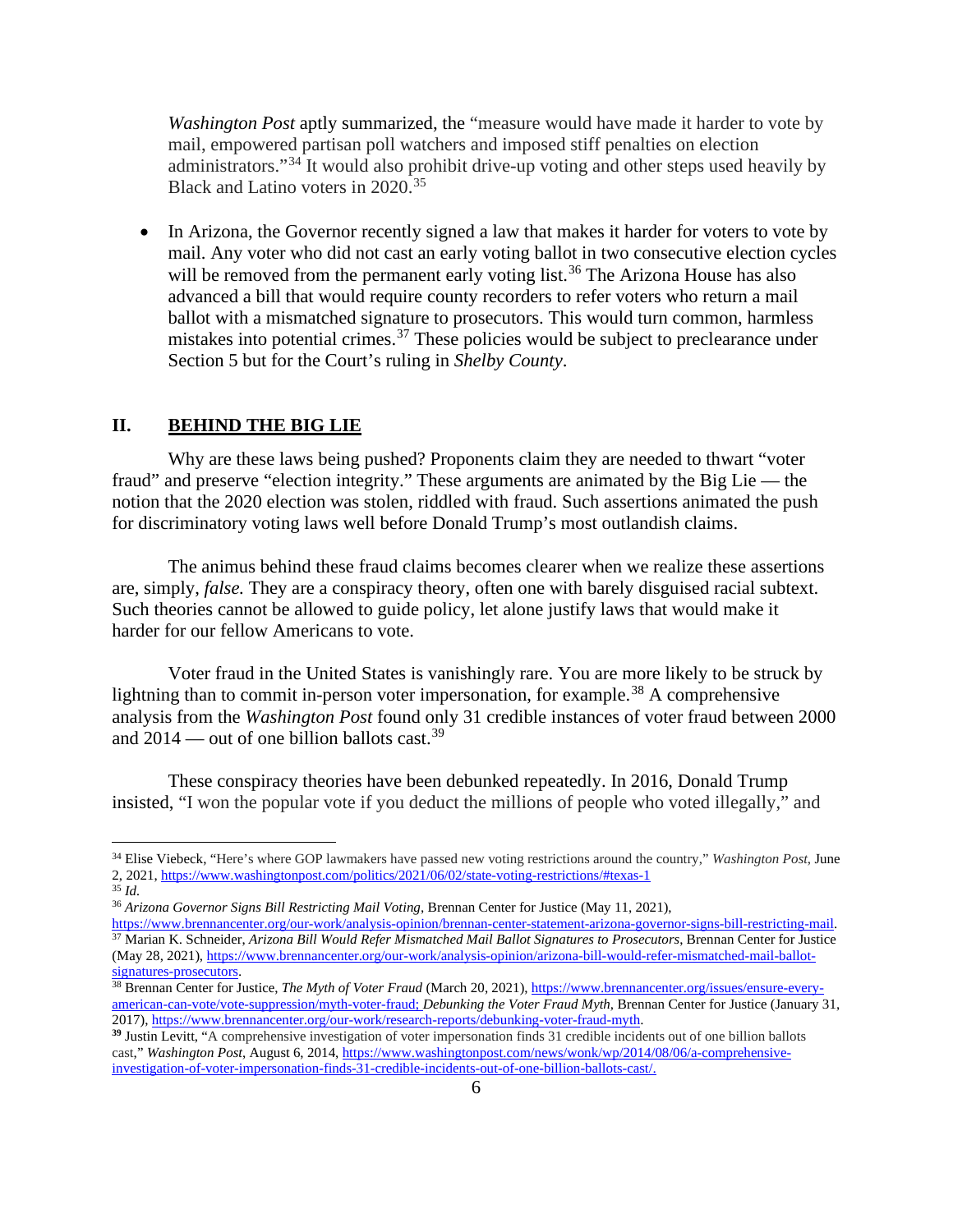claimed there were three to five million illegal voters.<sup>[40](#page-7-0)</sup> He established a commission to prove his claim. It collapsed without finding any evidence.<sup>[41](#page-7-1)</sup> In 2020, the election was confirmed to be smoothly run and extraordinarily secure.<sup> $42$ </sup> Indeed, the Department of Homeland Security deemed the election the "most secure in American history."[43](#page-7-3) In the frenzy of lawsuits brought to overturn the results, 60 courts considered claims, and rejected them. Trump's attorneys, under oath, were forced to confess repeatedly they could press no charges of fraud. Federal Judge Stephanos Bibas, appointed by President Trump, ruled definitively on behalf of a three-judge appeals court panel: "Charges of unfairness are serious. But calling an election unfair does not make it so. Charges require specific allegations and then proof. We have neither here."<sup>[44](#page-7-4)</sup> Attorney General William Barr confirmed that there was no widespread election fraud.[45](#page-7-5) Privately to the president, he used a more colorful barnyard epithet.<sup>[46](#page-7-6)</sup>

Ultimately, such fraud fears provide a pretext for discriminatory laws. This did not start with Donald Trump. Rather, over years, the myth has built momentum as the basis for a drive to curb the vote. Few remember it now, for example, but Attorney General Alberto Gonzales was forced to resign in a scandal in 2007 when he fired U.S. Attorneys after they refused to prosecute nonexistent voter fraud.<sup>[47](#page-7-7)</sup> The roar about voter fraud had one significant consequence: it made it seem to be a real problem. If not, why was everyone talking about it? The courts have allowed fear of admittedly rare misconduct, largely imagined, to justify laws that affect actual voters.<sup>[48](#page-7-8)</sup> Election integrity is important, of course. But efforts to protect it should target actual problems (such as cyber security risks). Instead, the clamor about illegal voting is used to justify measures that target not misconduct, but voters and their rights. Going back over a century, claims about fraud especially target lower income, lower status voters. In the  $19<sup>th</sup>$  century such assertions

<span id="page-7-1"></span><sup>41</sup> Ed Pilkington, "Trump Scraps His Widely Denounced Commission on Voter Fraud," The Guardian, January 4, 2018, https://www.theguardian.com/us-news/2018/jan/03/donald-trump-election-integrity-commission-dissolved-kobach

<span id="page-7-2"></span><sup>42</sup> Jen Kirby, *Trump's own officials say 2020 was America's most secure election in history*, *Vox*, November 13, 2020, [https://www.vox.com/2020/11/13/21563825/2020-elections-most-secure-dhs-cisa-krebs;](https://www.vox.com/2020/11/13/21563825/2020-elections-most-secure-dhs-cisa-krebs) Christina A. Cassidy, Anthony Izaguirre, and Julie Carr Smyth, *States cite smooth election, despite Trump's baseless claims*, *Associated Press*, November 11, 2020[, https://apnews.com/article/election-2020-donald-trump-virus-outbreak-general-elections-elections-](https://apnews.com/article/election-2020-donald-trump-virus-outbreak-general-elections-elections-4060823b211ce91959b26f46efb73636)[4060823b211ce91959b26f46efb73636.](https://apnews.com/article/election-2020-donald-trump-virus-outbreak-general-elections-elections-4060823b211ce91959b26f46efb73636)

<span id="page-7-3"></span><sup>43</sup> Cybersecurity and Infrastructure Security Agency, Department of Homeland Security, Joint Statement From Elections Infrastructure Government Coordinating Council & the Election Infrastructure Sector Coordinating Executive Committees, November 12, 2020, [https://www.cisa.gov/news/2020/11/12/joint-statement-elections-infrastructure-government-coordinating](https://www.cisa.gov/news/2020/11/12/joint-statement-elections-infrastructure-government-coordinating-council-election)[council-election.](https://www.cisa.gov/news/2020/11/12/joint-statement-elections-infrastructure-government-coordinating-council-election)

<span id="page-7-5"></span>https://apnews.com/article/barr-no-widespread-election-fraud-b1f1488796c9a98c4b1a9061a6c7f49d.

<span id="page-7-0"></span>**<sup>40</sup>** Cleve R. Wootson, Jr., "Donald Trump: 'I won the popular vote if you deduct the millions of people who voted illegally'," *Washington Post*, November 27, 2016, [https://www.washingtonpost.com/news/the-fix/wp/2016/11/27/donald-trump-i-won-the](https://www.washingtonpost.com/news/the-fix/wp/2016/11/27/donald-trump-i-won-the-popular-vote-if-you-deduct-the-millions-of-people-who-voted-illegally/)[popular-vote-if-you-deduct-the-millions-of-people-who-voted-illegally/](https://www.washingtonpost.com/news/the-fix/wp/2016/11/27/donald-trump-i-won-the-popular-vote-if-you-deduct-the-millions-of-people-who-voted-illegally/)**.** 

<span id="page-7-4"></span><sup>44</sup> Aaron Blake, *The Most Remarkable Rebukes of Trump's Legal Case: From the Judges He Hand-Picked*, Washington Post, December 14, 2020[, https://www.washingtonpost.com/politics/2020/12/14/most-remarkablerebukes-trumps-legal-case-judges](https://www.washingtonpost.com/politics/2020/12/14/most-remarkablerebukes-trumps-legal-case-judges-he-hand-picked/)[he-hand-picked/.](https://www.washingtonpost.com/politics/2020/12/14/most-remarkablerebukes-trumps-legal-case-judges-he-hand-picked/) 45 Michael Balsamo, *Disputing Trump, Barr Says No Widespread Election Fraud*, Associated Press, December 1, 2020,

<span id="page-7-6"></span><sup>46</sup> Jonathan Swan, *Trump Turns on Barr*, Axios, January 18, 2021[, https://www.axios.com/trump-barr-relationshipoff-the-rails-](https://www.axios.com/trump-barr-relationshipoff-the-rails-b33b3788-e7e9-47fa-84c5-3a0016559eb5.html)

<span id="page-7-7"></span><sup>&</sup>lt;sup>47</sup> Steven Lee Myers and Philip Shenon, "Attorney General Alberto R. Gonzales Resigns," *The New York Times*, August 24, 2007, [https://www.nytimes.com/2007/08/27/washington/27cnd-gonzales.html;](https://www.nytimes.com/2007/08/27/washington/27cnd-gonzales.html) Dana Milbank, "Maybe Gonzales Won't Recall His Painful Day on the Hill," *Washington Post*, April 20, 2007[, https://www.washingtonpost.com/wp-](https://www.washingtonpost.com/wp-dyn/content/article/2007/04/19/AR2007041902571.html?nav=E8)

[dyn/content/article/2007/04/19/AR2007041902571.html?nav=E8;](https://www.washingtonpost.com/wp-dyn/content/article/2007/04/19/AR2007041902571.html?nav=E8) *An Investigation into the Removal of Nine U.S. Attorneys in*  2006, U.S. Department of Justice (2008)[, https://www.justice.gov/opr/page/file/1206601/download.](https://www.justice.gov/opr/page/file/1206601/download)

<span id="page-7-8"></span><sup>48</sup> See, e.g., *Crawford v. Marion County Election Board*, 553 U.S. 181 (2008).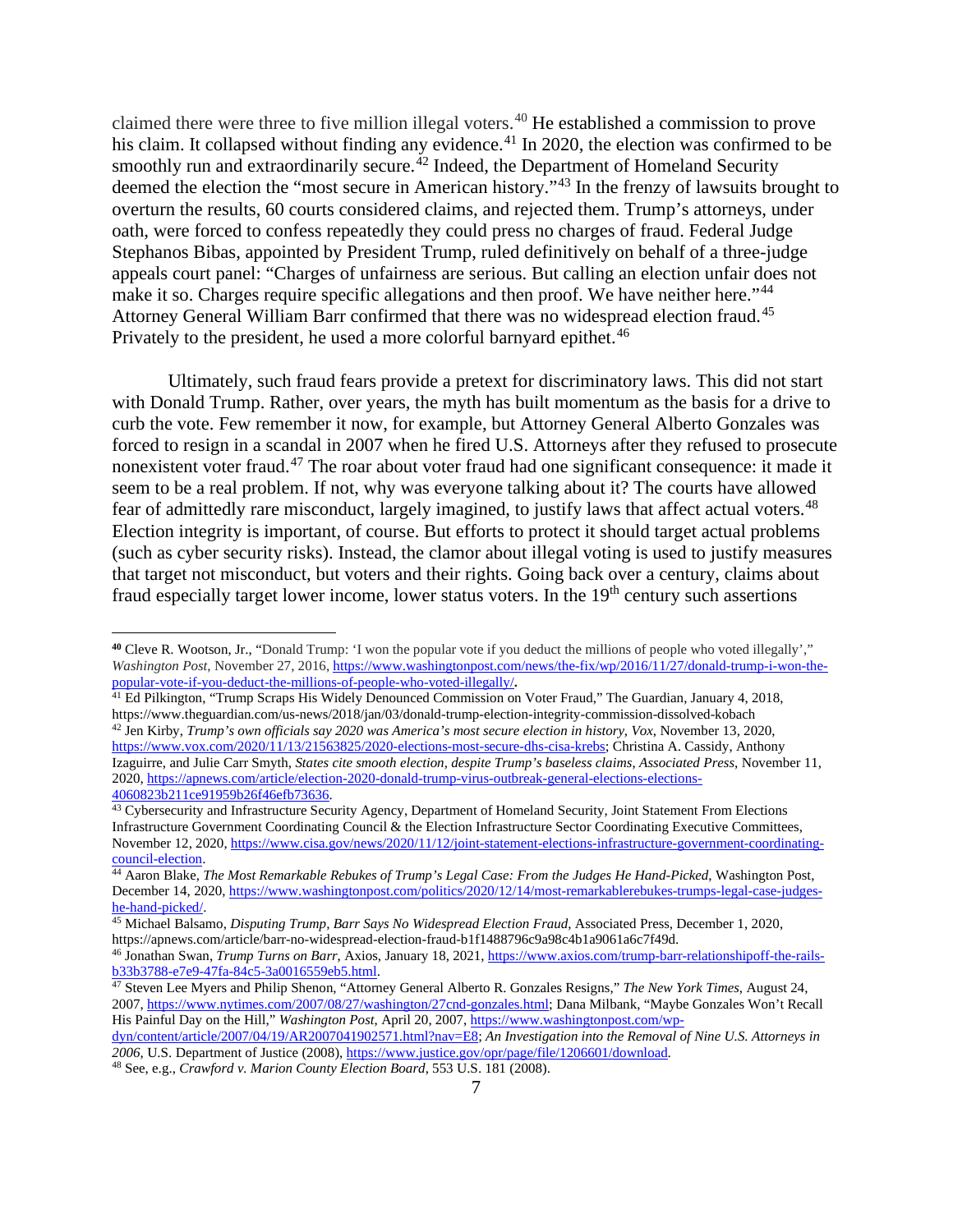targeted Black voters in the South, and Catholic and immigrant voters in the North. Today spoken or implied — such claims target voters of color and immigrants.

Increasingly, the racial subtext of the Big Lie pokes to the surface. Those who push discriminatory measures have begun to openly acknowledge that the goal of the measures is to subtract voters — particularly voters of color — from the electorate. In one instance a few months ago, an Arizona legislator made headlines when he said that he did not think everyone should vote.<sup>[49](#page-8-0)</sup> At a hearing on a proposed voting bill, Rep. John Kavanaugh explained, "Quantity is important but we have to look at quality as well."[50](#page-8-1) Meanwhile, Texas bill SB7 originally included language that it was meant to protect the "purity of the ballot box," a phrase from the state's constitution used to justify all-white primaries in the Jim Crow era.<sup>[51](#page-8-2)</sup> It was removed only after it was called out during a contentious May 9 debate on the bill.<sup>[52](#page-8-3)</sup>

## **III. CONGRESS SHOULD SWIFTLY PASS THE VRAA**

The VRAA is designed to respond to discriminatory practices in a way that is responsive to the Supreme Court's concerns. Notably, through its "geographic coverage" provisions, it modernizes the formula used to determine which jurisdictions will be subject to preclearance, drawing on a recent history of discrimination in voting. This updated formula targets discrimination as it exists in 2021.

In addition, the VRAA introduces limits on measures that have historically been used to discriminate against voters of color.<sup>[53](#page-8-4)</sup> This "known practices" provision uses the wealth of evidence accrued since passage of the original VRA to identify categories of changes that will always be subject to preclearance when made in jurisdictions that meet minority population thresholds. A report by the Mexican American Legal Defense and Educational Fund, Asian Americans Advancing Justice, and NALEO Educational Fund found that nearly two-thirds of preclearance denials between 1990 and 2013 related to changes in methods of election, redistricting, annexations, polling place relocations, and interference with language assistance.<sup>[54](#page-8-5)</sup> Each of these types of laws, and several others, would be covered under the VRAA.

The VRAA also provides for notice to be given to the public when certain election changes are made in close proximity to federal elections, restores the federal observer program, and makes it easier for those challenging discriminatory voting laws in court to obtain relief.

<span id="page-8-0"></span><sup>49</sup> Timothy Bella, *A GOP Lawmaker Says the 'Quality' of a Vote Matters. Critics Say That's 'Straight out of Jim Crow,'* Washington Post, March 13, 2021[, https://www.washingtonpost.com/politics/2021/03/13/arizona-quality-votes-kavanagh/.](https://www.washingtonpost.com/politics/2021/03/13/arizona-quality-votes-kavanagh/) 50 *Id.* 

<span id="page-8-2"></span><span id="page-8-1"></span><sup>51</sup> S.B. 7, 87th Leg., Reg. Sess. (Tex. 2021); TEX. CONST., art. 6, § 4.

<span id="page-8-3"></span><sup>52</sup> Hannah Knowles, "A Texas Bill Drew Ire for Saying It Would Preserve 'Purity of the Ballot Box.' Here's the Phrase's History," *Washington Post*, May 9, 2021[, https://www.washingtonpost.com/history/2021/05/09/texas-purity-ballot-box-black/.](https://www.washingtonpost.com/history/2021/05/09/texas-purity-ballot-box-black/) 53 Voting Rights Advancement Act, H.R. 4, 116th Cong. §4(b) (2019).

<span id="page-8-5"></span><span id="page-8-4"></span><sup>54</sup> Erin Hustings, et al., *Practice-Based Preclearance: Protecting Against Tactics Persistently Used to Silence Minority Communities' Voters*, 14 (2019)[, https://www.maldef.org/wp-content/uploads/2019/11/Practice-Based-Preclearance-Report-Nov-](https://www.maldef.org/wp-content/uploads/2019/11/Practice-Based-Preclearance-Report-Nov-2019-FINAL.pdf)[2019-FINAL.pdf.](https://www.maldef.org/wp-content/uploads/2019/11/Practice-Based-Preclearance-Report-Nov-2019-FINAL.pdf)